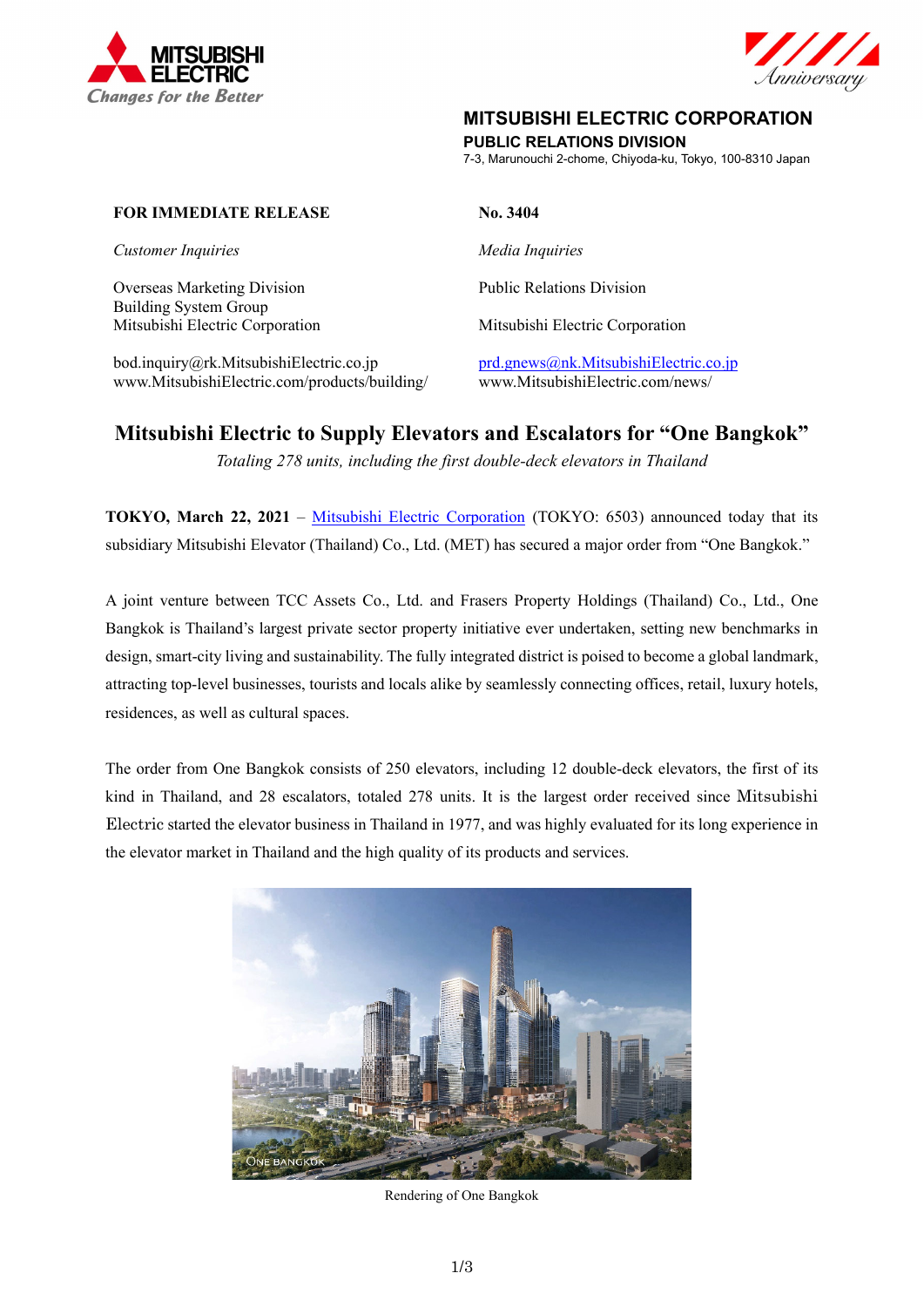#### **Overview of "One Bangkok"**

One Bangkok is a THB 120 billion fully-integrated district and the largest private sector property development in Thailand's history comprising five premium grade A office buildings, five luxury and lifestyle hotels, three luxury residential towers, four interconnected retail precincts, and art and cultural hubs located on a 16.7 hectare (104-rai) plot at the corner of Wireless Road and Rama IV Road. One Bangkok aims to be Thailand's first LEED<sup>\*</sup> for Neighbourhood Development Platinum project, with towers built to LEED and WELL Standard $^{\circledR},^*$  setting a new benchmark for green and sustainable development for Thailand.

\*\* The WELL Building Standard, a performance-evaluation system for built (architectural and urban) environments that impact people's health and wellness, was created by The International WELL Building Institute (IWBI).

#### **Mitsubishi Electric's Elevator Business in Thailand**

Mitsubishi Electric, since entering the Thai elevator market in 1977, has established itself as the market leader with a top share (internal estimate) at approximately 30% in fiscal 2020. Mitsubishi Elevator Asia Co., Ltd. (AMEC), which was established in Thailand in 1991 as a global production base for Mitsubishi Electric elevators, has supplied more than 200,000 elevators to more than 90 countries. In Thailand, still an important market with a fast-growing demand for elevators, Mitsubishi Electric is collaborating with MET and AMEC to continue growing its local sales and service networks for expanded business.

| Company           | Mitsubishi Elevator (Thailand) Co., Ltd.                                               |
|-------------------|----------------------------------------------------------------------------------------|
| Managing Director | Munehisa Okamoto                                                                       |
| Location          | Samut Prakan, Thailand                                                                 |
| Ownership         | Mitsubishi Electric Corporation: 55%                                                   |
|                   | Mitsubishi Corporation: 25%                                                            |
|                   | Mitsubishi Electric Building Techno-Service Co., Ltd.: 10%                             |
|                   | Subsin Phaisan: 10%                                                                    |
| Capital           | THB 100M (USD 3.2M)                                                                    |
| Established       | December 1977                                                                          |
| Employees         | Approx. 1,000 (as of February 2021)                                                    |
| <b>Business</b>   | Sales, installation and maintenance of elevators and escalators, primarily in Thailand |

### **Overview of MET**

## **Contributions to the Environment**

The elevators to be supplied for One Bangkok, including high-speed models, will be equipped for electricity regeneration to effectively recover kinetic energy produced during deceleration for reduced energy consumption and environmental impact. The elevators also will incorporate gearless traction machines with permanent magnet motors. Furthermore, some escalators will have motion sensors to operate automatically only when required to limit energy consumption.

###

*WELL and WELL Building Standard® are the registered trademarks of The International WELL Building Institute (IWBI). LEED is the registered trademark of U.S. Green Building Council.* 

<sup>\*</sup> Leadership in Energy and Environmental Design (LEED), a green-building certification program used worldwide, was created by the non-profit U.S. Green Building Council (USGBC).